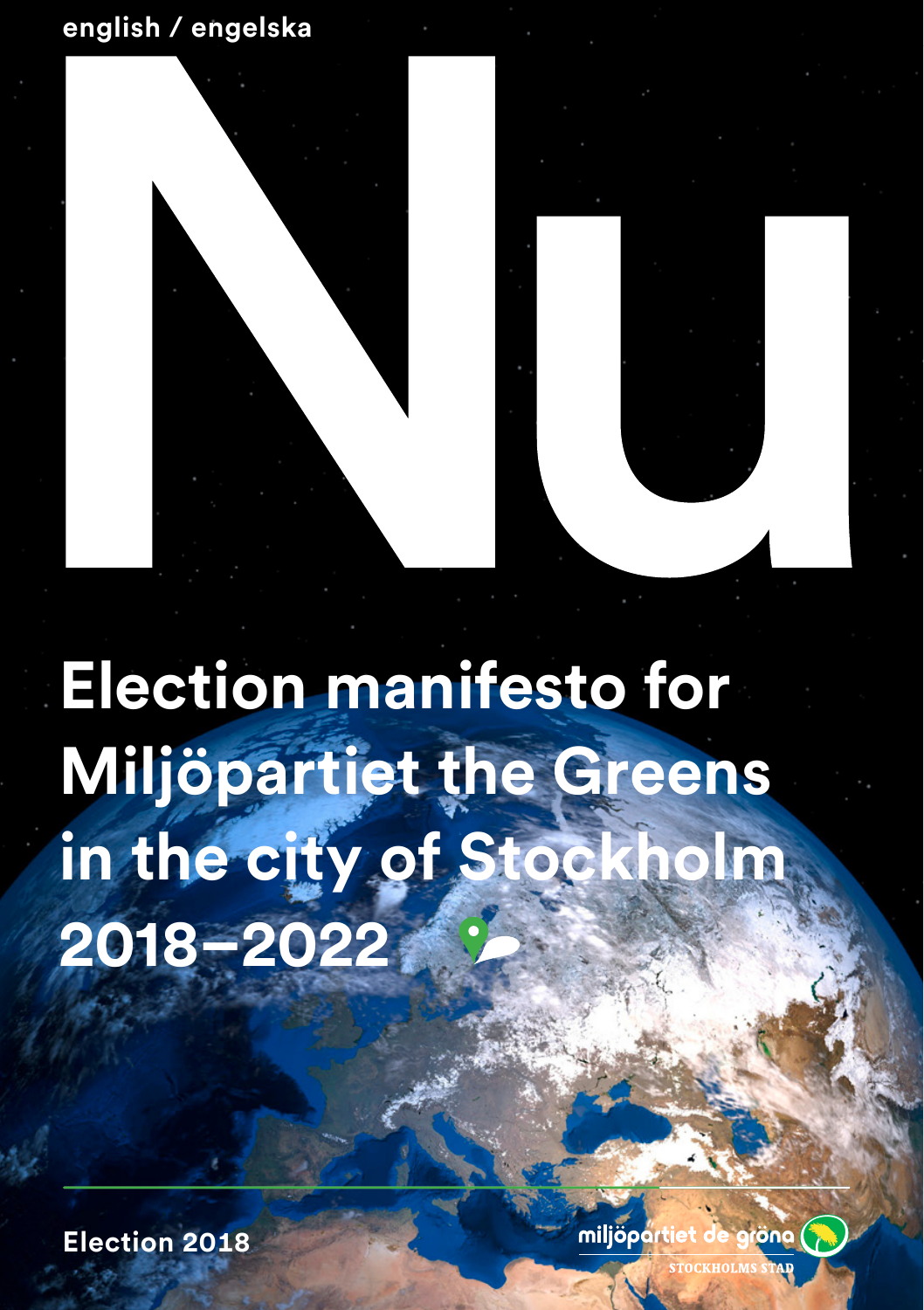We are seeking your mandate to make Stockholm an open, sustainable and modern city, where the quality of life of all Stockholmers and care for future generations is the focus. Our beautiful city shall be a global example for climate work, where the work to improve our environment and the climate make clear imprints in all political issues. Our policies are based on the UN's Agenda 2030, which includes 17 global goals for sustainable development. We see a strong link between the global and the local. A vote for Miljöpartiet is a vote to strengthen Stockholm's climate work, to prioritise walking, cycling and public transport ahead of cars, and for a city where all children have good conditions for growing up. The climate cannot wait. Stockholm needs more green policies, NOW!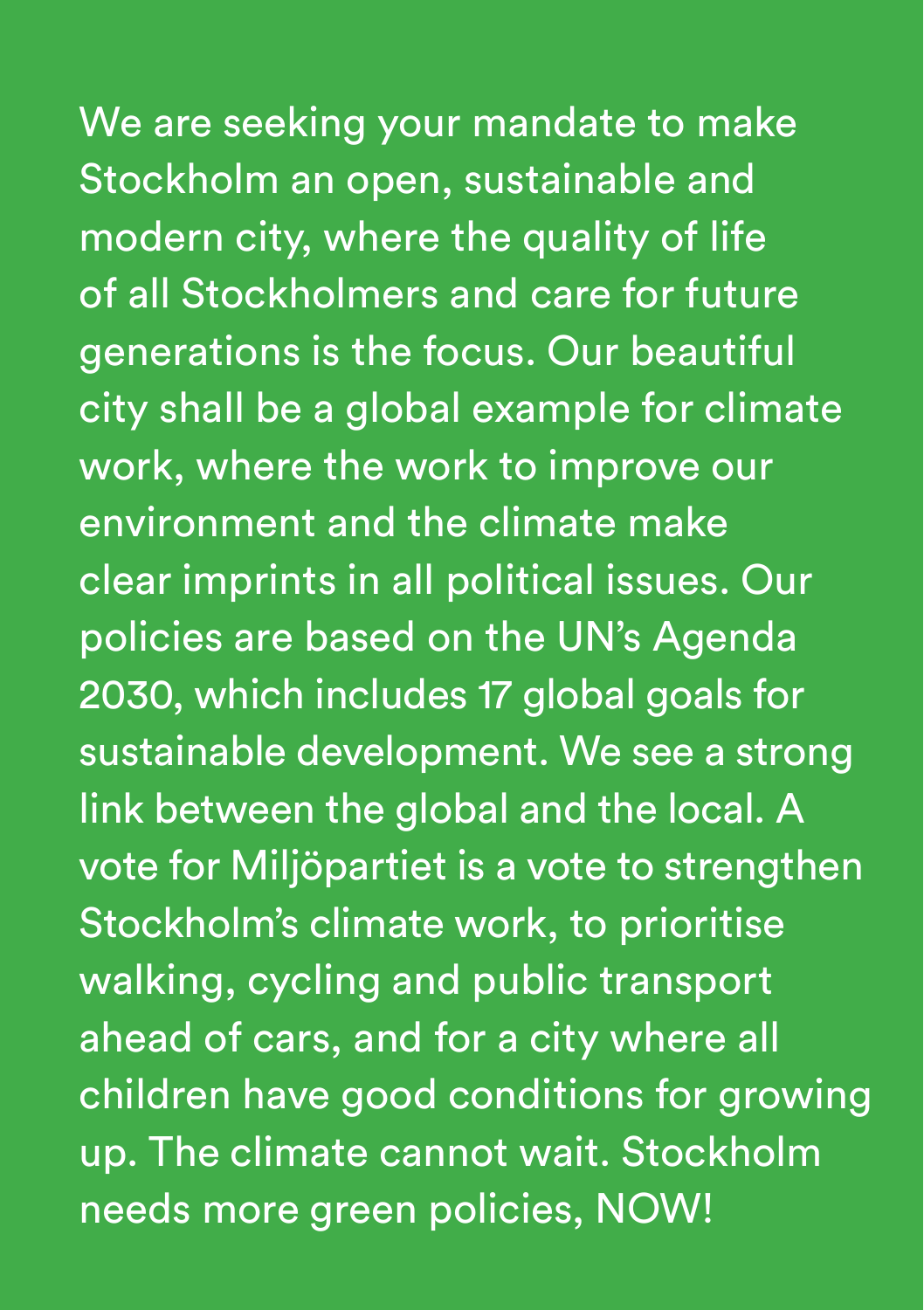# **A living city, with more space for people and with fewer cars**

#### **1. A living Stockholm**

We want to create more car-free streets in Stockholm. We also want to create more pedestrian streets, more summer pedestrian streets and summer squares in both the inner and outer city, and to bring the city's embankments and waterside locations to life. Stockholmers shall be able to enjoy the city. We create more space for people, through more parks, seating in the street environment, coffee shops and restaurants. What was previously spaces for cars shall become spaces for mingling. This is how we build a more humane and more living city.

#### **2. Opportunities to exercise close to where you are**

We want to promote quality of life and health through facilitating social activities, being outside and everyday exercise close to where people live, work, study and socialise. With more outdoor gyms, running tracks and open-air dancing spaces in the city districts, Stockholmers shall have increased

opportunities for spontaneous exercise and movement in their neighbourhoods.

**3. A broad range of cultural events and strong associations**

By creating more meeting places, such as cultural centres in the suburbs, Stockholmers will have more opportunities to take part in cultural and association life in their neighbourhoods. We want to expand the culture schools, so that more can take part, with a broadened range and lower fees, to safeguard the creative re-growth of the city. We want to make cultural life more accessible, with more art in public spaces, graffiti walls, longer opening hours for libraries and Kulturhuset, and investment in our museums. We want to establish a municipal 'rehearsal hotel', where rehearsal premises can be booked per hour. The work of civil society shall be made easier and stronger, by making association grants fair, and by reinforcing the important role of associations in a democratic Stockholm. More schools shall be able to rent out premises to associations.

**4. A city for pedestrians, cyclists and public transport users**  The work to increase accessibility for pedestrians,

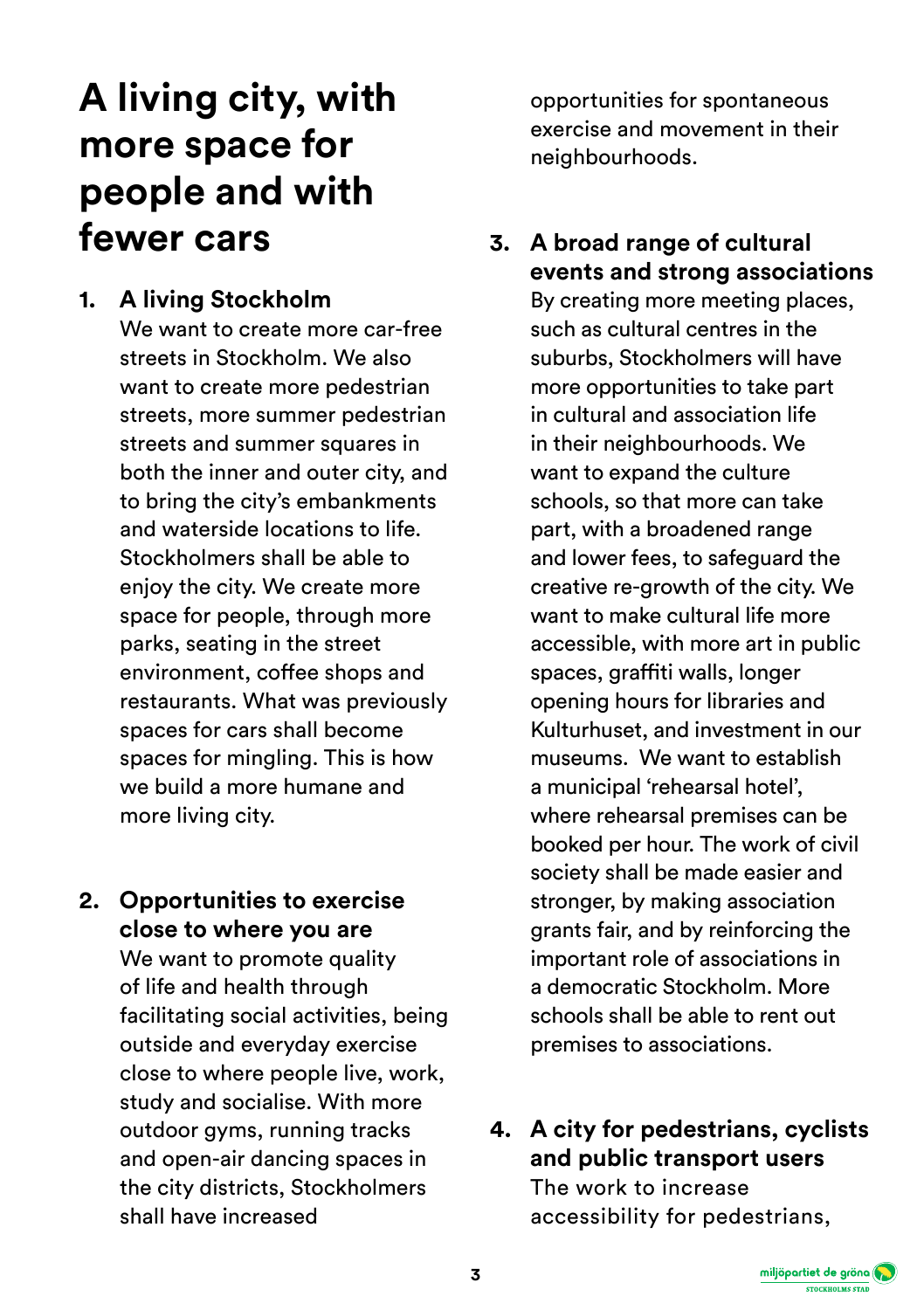cyclists and buses shall continue during the next mandate period. Therefore we want to set aside 1.5 billion SEK for increased accessibility, where 1 billion SEK is earmarked for bicycle measures. It shall be attractive to walk, bicycle and use public transport. We want to move the focus from owning a car to having access to a car. Car use must fall for Stockholm to achieve its climate goals, but also to reduce congestion on our streets. With less congestion, transports, emergency vehicles and those who need cars will get through more easily. The traffic environment around schools shall be prioritised. When the city is planned, consideration shall be paid to the needs of children.

### **5. Clean air and a safe traffic environment**

Children suffer the most from poor air quality. Today, diesel cars in particular emit large quantities of hazardous particles and nitrous oxides. We want to extend the environmental zones, so that the dirtiest cars are not allowed to drive on certain streets and in certain areas. We want to continue the work of

creating a secure and trafficsafe city. For this reason, we want to continue to reduce the speeds on our streets, and invest in traffic safety measures throughout the city. Through these investments, the number of accidents and traffic noise will reduce. We want to introduce municipal traffic supervision, and to be able to install our own speed cameras. We want the inner city to be free from emissions by 2030.

### **6. Holiday at home – discover Stockholm**

Stockholm is a city with a fantastic range of cultural events, beautiful walking paths, bathing places, cafés and museums. In our Stockholm, culture and the visitor industry will develop, and we will invest in more parks, walking paths, and healthier and cleaner bathing places. With cleaner water in both the inner and outer city, more bathing places can be created. We want both the old and the young to be able to use our nature and culture reserves through our work to increase accessibility. This way, more people can be tempted to use the city's nature trails and ski tracks.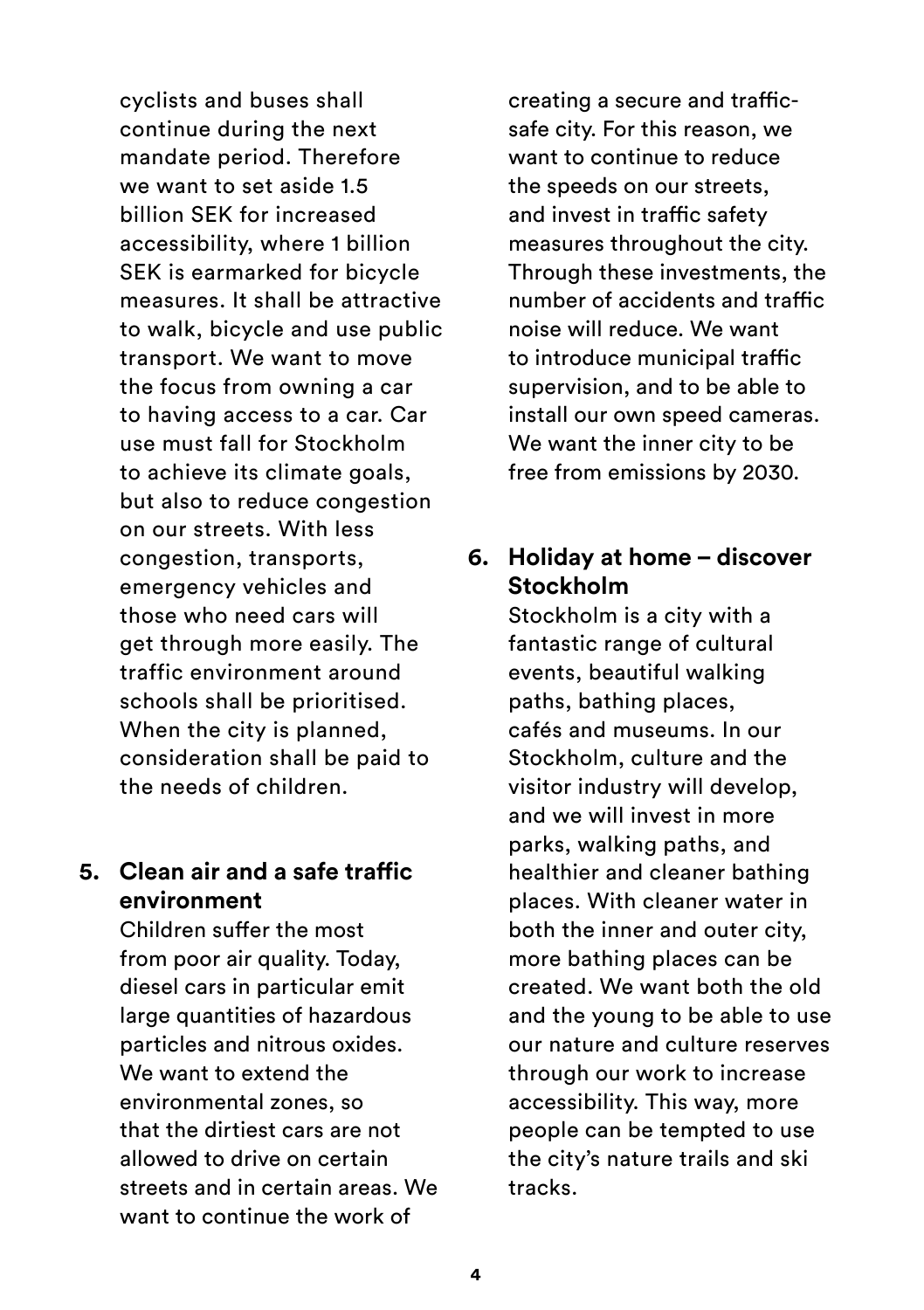# **A climate-smart and environment-friendly city**

**7. A city where we reduce our climate emissions sharply** Stockholm shall lead the way on climate work. Therefore our climate goals shall be examples for other cities. Coal for heating shall be completely phased out by 2022, and burning fossil oil shall have ended no later than 2025. Stockholm needs to develop a local carbon dioxide budget, showing what emissions Stockholm, and in particular our planet, can cope with. Stockholm shall also counteract climate change, by binding carbon dioxide in soil and in vegetation. In this way, we can become a climate-positive city no later than 2040.

# **8. A city that reduces the climate impact of flying**

Flying is responsible for a large proportion of Stockholmers' climate emissions. We want to reduce the climate impact of flying by limiting business travel by air for the city's own employees. To make way for homes, services and workplaces, Bromma airport shall be closed as soon as possible, but absolutely no later than 2038.

# **9. A city that invests in electric cars and renewables**

It shall be easy to share a car, and to drive in an environment-friendly way. We want to see at least 4 000 new charging points by 2022, in collaboration with business, for example through mandatory charging points in newbuilds and garages. The city of Stockholm shall lead the way and make sure all service vehicles are powered by electricity or biogas. We want to increase the production of renewable energy throughout the city, for example through solar cells on schools and sports halls.

**10. Sharing instead of owning** Reusing is a sensible way of making our limited resources go further. Through sports libraries, bicycle and car pools and reuse, it is possible to contribute to better resource use. Each city district shall have at least one reuse centre. Stockholm's inhabitants shall have access to the opportunity to borrow equipment, for example to go skating. We want all newbuilds to offer both a car pool and a parcel bicycle pool to tenants.

## **11. Your waste is a valuable resource**

It is important to cut down our use of plastics, as almost all

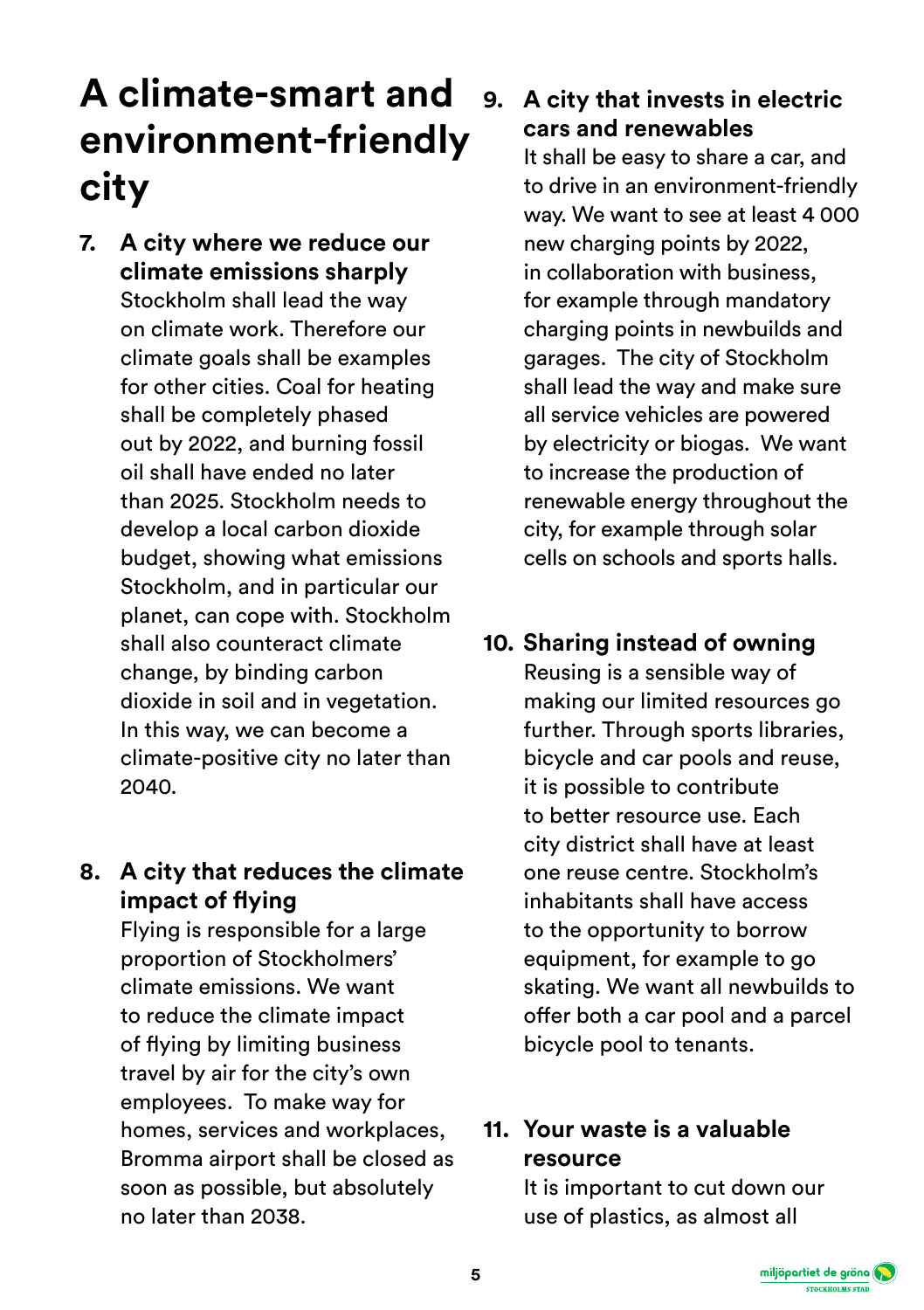plastics are made from fossil raw materials, but also in order to cut down on litter and micro-plastics in our environment. Instead of being treated as waste, the plastic that is still used shall be converted into new, valuable raw materials. Far too little of the plastic manufactured is recycled. The use of plastic materials in public spaces shall be minimised. Artificial grass surfaces being installed shall be designed to ensure micro-plastics are not spread. To turn the trend around and make Stockholm a pioneer within circular economy, it must be made much easier to recycle. We are therefore investing largely in more mobile recycling stations, collection of food waste and post-source sorting of household waste. The waste that in the end remains and is burned to heat up our homes shall be free from fossil raw materials.

# **We build a green and mixed city**

### **12. Sustainable city development with construction close to public transport**

We want all city districts to develop with a mixture of homes, workplaces, trading places, natural environment, culture, schools and pre-

schools. The work of building 140 000 climate-smart homes by 2030 shall continue. We do this by converting main routes to city streets, and by building closer together in locations close to public transport. We want to place advanced environmental demands on the entire construction process, and to build more houses with wooden main structures. By increasing the investment in maintenance of the city's properties, we increase their life and protect the city's cultural environment. Ecological compensation must be part of town planning, and the methods for this must be developed and refined.

# **13. A greener Stockholm**

Natural environment spaces and wetlands fill an important function in creating attractive city spaces, maintaining biological diversity and better equipping the city for a changed climate, with more flooding and heatwaves. Stockholm shall therefore make long-term plans for ecosystem services in the city environment. We want to establish green roofs, where vegetation can be combined with solar cells on the same roof space. Using pilot projects, we want to work to develop homes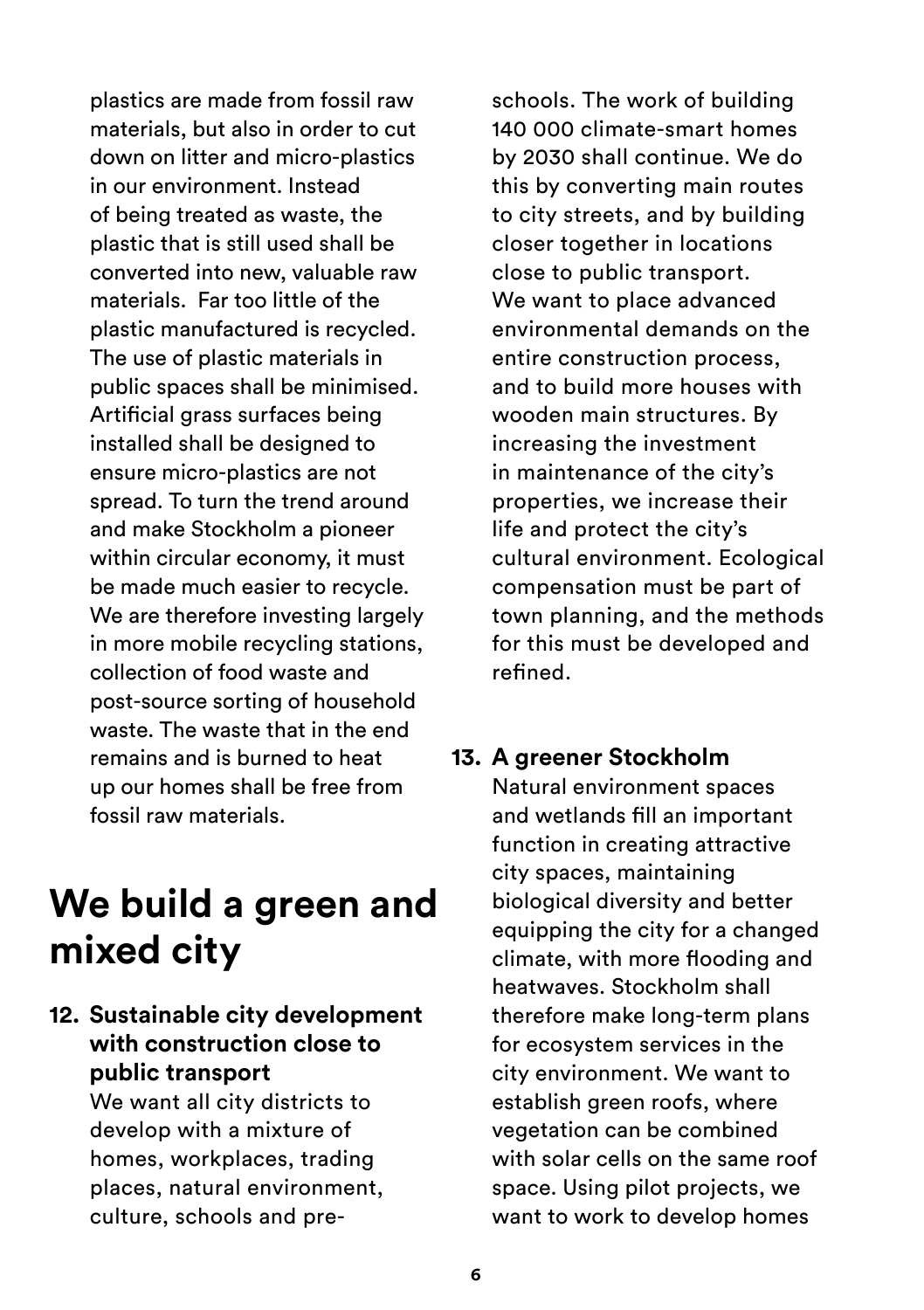with access to city farming. We need to to invest more in cleaning and developing the city's lakes and watercourses, to make sure they achieve the EU requirements for good ecological and chemical status.

# **14. Democratic and feminist town planning**

Democratic town planning demands that a broad and representative section of the citizens gain influence over the processes. The fact that many women feel insecure in public spaces means that freedom is limited for a large proportion of the city's inhabitants. While men drive cars to a larger extent, more women use public transport, bicycle or walk. Therefore, feminist town planning is needed, where parks, public transport and bicycle and pedestrian paths are planned on the basis that they shall be accessible and secure for all. This can be done in various ways, such as ensuring pedestrians are not obliged to use tunnels, that there is good lighting everywhere and that parks are safe.

# **15. Reduce the housing shortage and build for all**

Stockholm shall have a sustainable housing supply, with homes that all can afford to demand. We want publicly owned housing to develop. At least half of the newly built flats shall be for rent. We want to see more types of housing formats, such as cooperative rented flats, construction cooperatives, flatshare contracts and collective houses. Homelessness shall be counteracted, and no family with children shall be made homeless or have to live under uncertain housing conditions, such as hotel housing or in homes with very short contract periods.

# **A city where all children and youths have good conditions for growing up**

# **16. All children shall grow up under secure conditions**

All children are entitled to good conditions for growing up, and no child shall have to experience violence or abuse. Children in families where there is substance abuse or mental problems shall receive the support and the help they need. We want to establish more family centres and expand the outreach work to prevent social problems from arising.

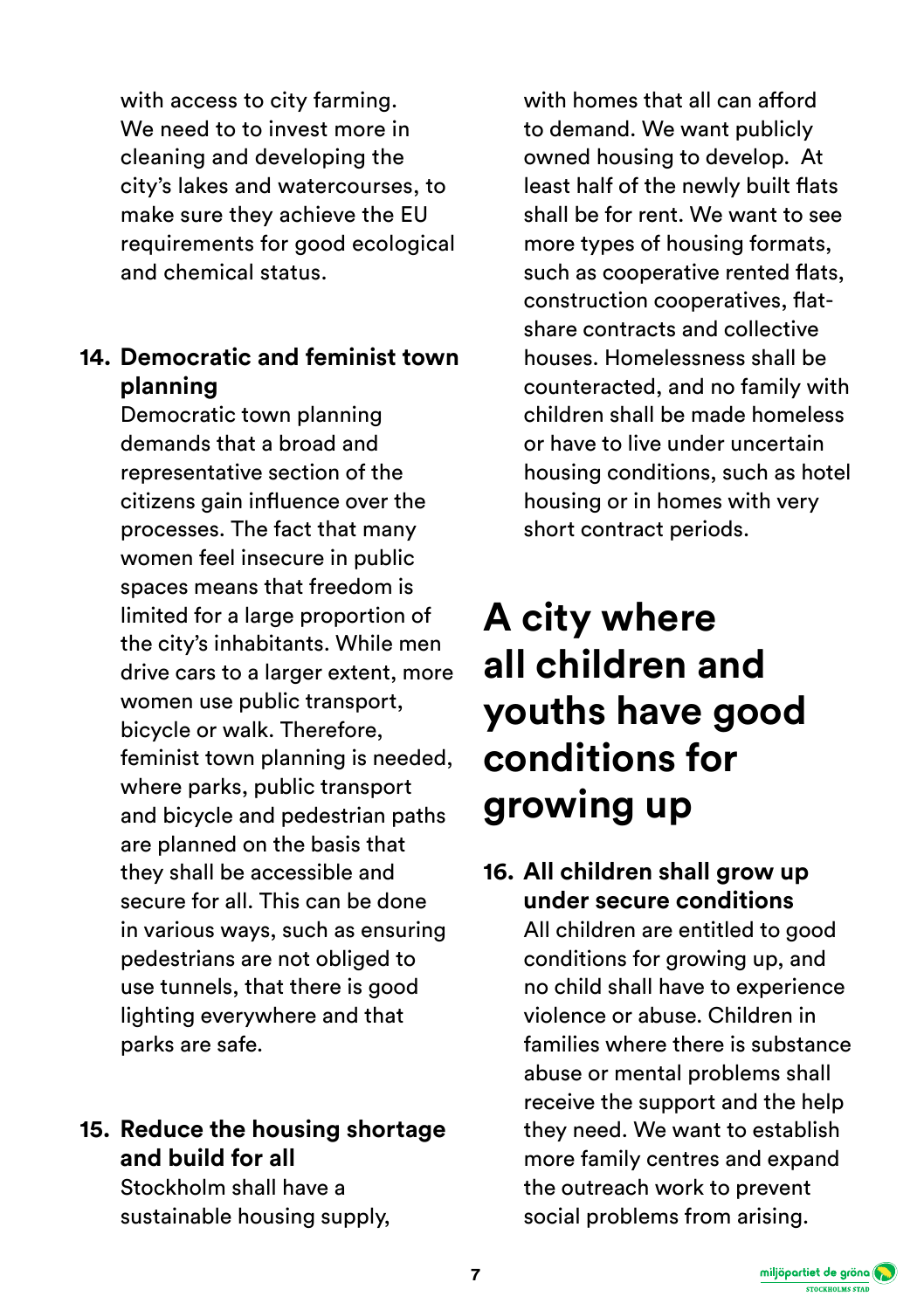**17. Strong social services that build social sustainability** Social services shall stand strong and assist people in need of support and help. Therefore it is important that social services employees have a good work environment and good prerequisites for carrying out their work. By employing more social workers and field assistants, we reinforce the work with children and youths and contribute to making Stockholm a more secure city.

#### **18. Reinforce the work to improve mental health in youths**

We want to gear up the work on improving mental health. This is extremely important for youths as a group, where mental ill health is increasing. Schools have an important role in turning this development around. Therefore we want to continue to invest in pupil health by employing more school counsellors and school nurses. It shall always be easy to get in touch with a school counsellor.

**19. Give pupils time with their teachers – employ more people at the city's schools** Every pupil must have time with their teacher and the opportunity to achieve the knowledge goals.

Therefore we need more adults in schools, with varying professional roles, to relieve the teachers so that they can focus more on teaching and the so-important interaction between teacher and pupils. We want to employ more teaching assistants, recreational instructors and special needs teachers in the city's schools.

## **20. Schools for sustainable development and schools 'in the village centre'**

We are living in a time where global and local challenges are ever-more interlinked. We want schools to give our children and youths the tools to solve tomorrow's challenges. We therefore want to continue to support and encourage the work of schools to develop teaching for sustainable development. To make sure pupils gain understanding of how society works, and what challenges it is facing, we would like to see increased collaboration between schools and other actors, such as business, civil society and public authorities.

# **21. Better and greener environments for children**

We want to offer a poison-free environment for our children in our pre-schools. We therefore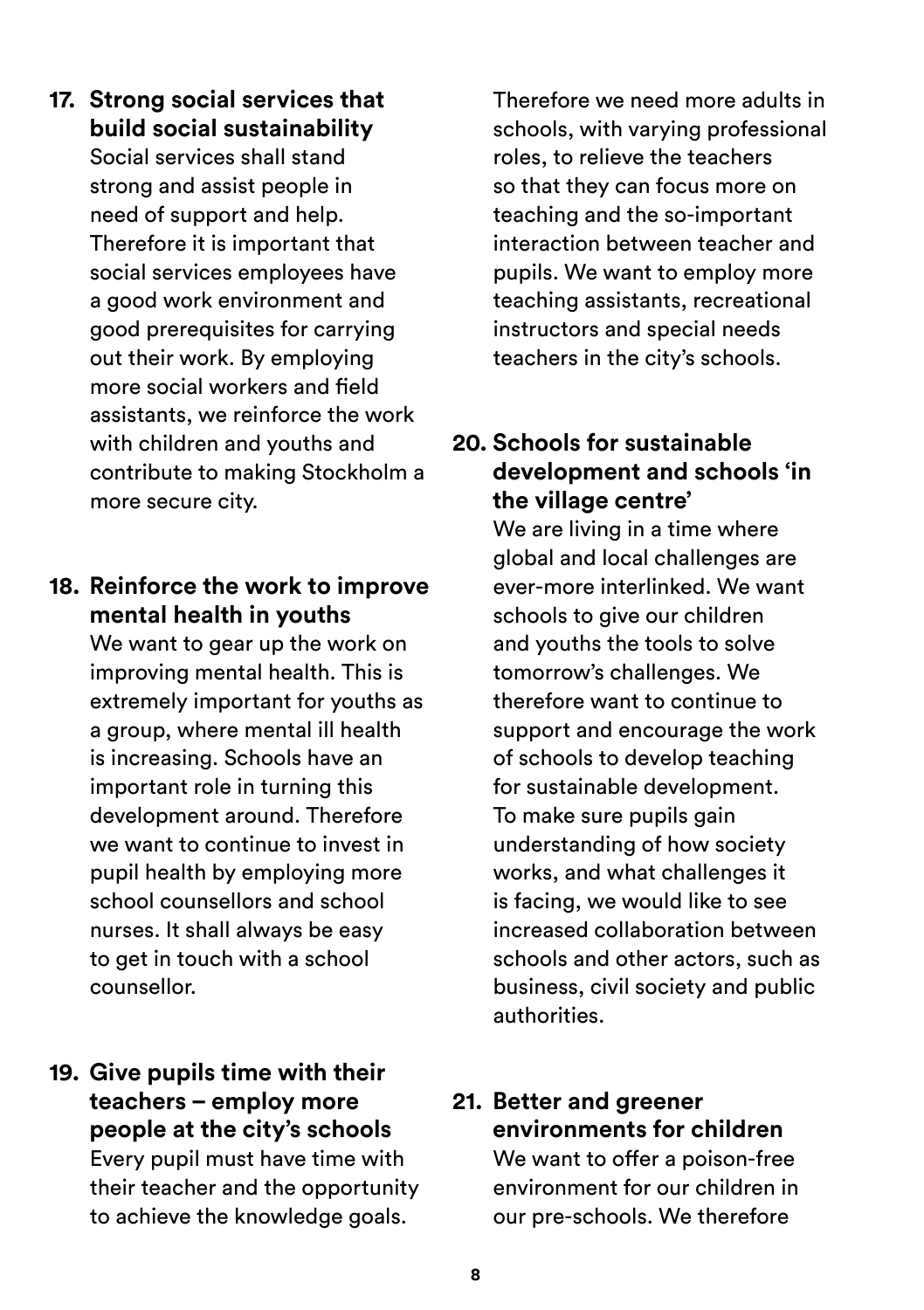want to continue the work of replacing materials that have known and dangerous characteristics. Such materials shall not be used in new-builds either. Many pre-school and school vards have large areas covered in tarmac, which we want to break up and replace with natural materials that invite play and movement, but also to growing plants and teaching activities outdoors. Pre-school yards must be enlarged, to give more space for each child. We also want children's interaction with nature to be prioritised by creating new nature-based schools, staffed playgrounds and by supporting more 4H farms and natural playgrounds.

# **A socially sustainable city**

### **22. Stockholm shall be a secure city for everyone**

We want to improve insecure areas, reinforce the presence of adults in the city and prevent problems from arising by continuing to invest in schools, leisure activities, youth health centres and social services. At the same time, society must act forcefully against shootings and gang criminality here and now, through immediate interventions by police and social services. Through cooperation between the city's various activities, civil society, county council, police, business owners and inhabitants, we can work together to build a society with less criminality and mutual trust. In this way, we convert insecurity into security.

## **23. Elderly care with high quality of life**

More elderly care homes shall be built, with rents that elderly persons can afford. All elderly persons shall have the right to grow old securely with high quality of life, good access to activities and meeting places that counteract loneliness. Therefore we want to create more activity centres, where it is possible to take part in social activities, benefit from cultural experiences and to eat and exercise. The resources, experiences and willingness to contribute of elderly persons need to be utilised better. The food at elderly care homes shall be cooked as nearby as possible, and be tasty, nutritious and organic. We want to create more short-term care places, where elderly persons can be cared for during a shorter period, to offer relief to persons caring for a close relative at home.

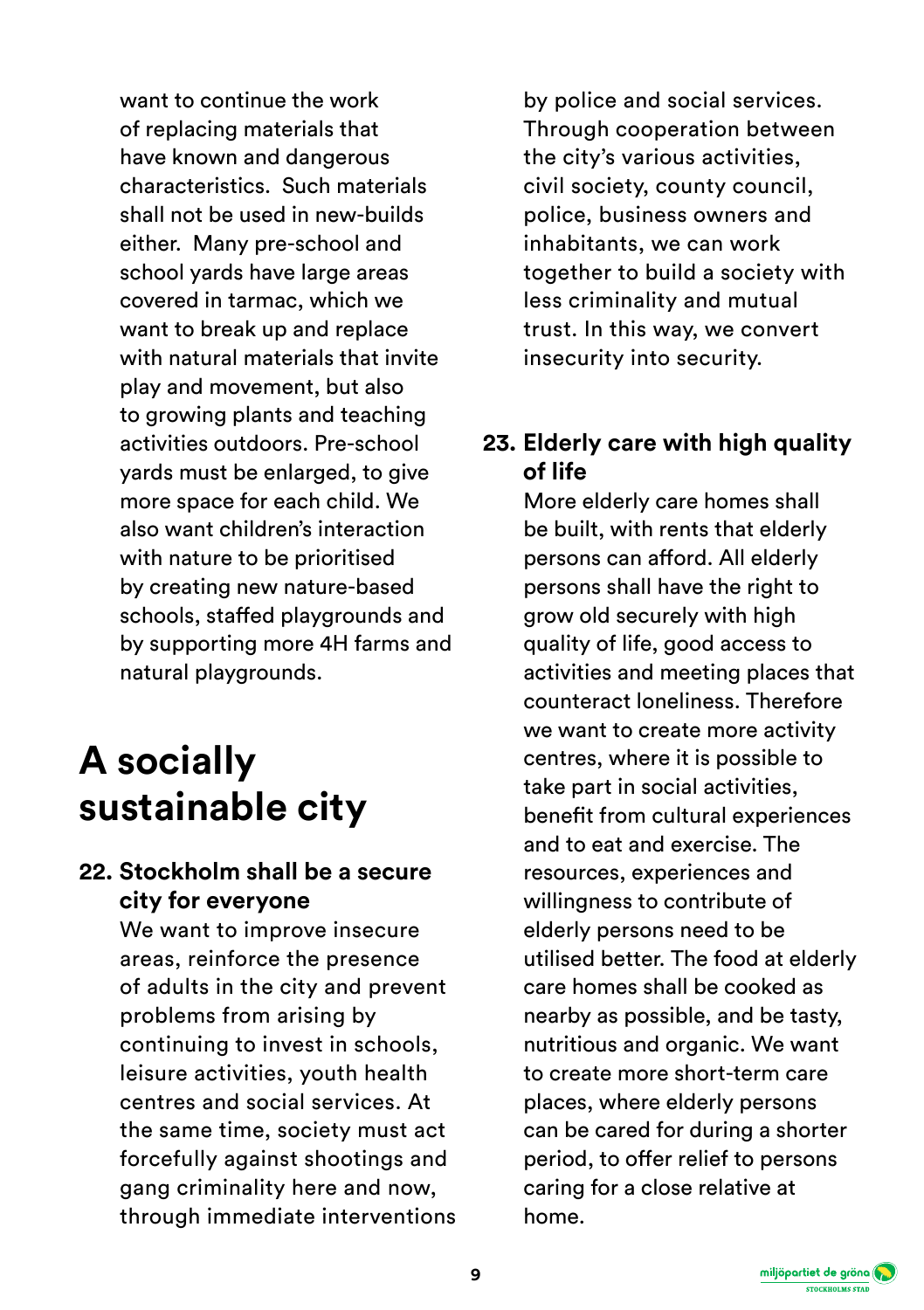# **24. An open and welcoming Stockholm**

Stockholm shall be an open city, where people fleeing from war and unrest can build up a new life under secure circumstances. We want to reinforce the citizen offices to provide better social guidance and other support to newly-arrived Stockholmers. In our Stockholm, it shall be quicker to get a job or to start studying. The opportunities to combine language study with professional training shall be widened. Swedish for Immigrants (SFI) shall be of high quality, and it shall be possible to combine studies and practical work. Civil society plays a very important role in the welcoming of newly arrived Stockholmers, and shall be supported in this work.

### **25. A city showing solidarity where we reduce vulnerability** No human being is illegal, and Stockholm shall therefore show solidarity and protect the persons who are most vulnerable and provide support and warmth where needed. Human rights cover everyone. We think that children of paperless persons shall be allowed to attend preschool as well as school, and that they shall receive financial

support. No child should freeze or go hungry in Stockholm. We also want to actively improve the life situation for vulnerable EU citizens and strengthen collaboration with their home countries. Children who arrive as refugees alone shall have their rights protected and be given good prerequisites for becoming part of society. The children and youths who have arrived here over the last few years need continued support and care.

# **26. A city without racism and discrimination**

Stockholm shall be a city where the competency of every person is utilised and nobody is discriminated against. We want to reinforce the work against racism, xenophobia and all discrimination, irrespective of the grounds for discrimination. The increase in awareness of human rights within all the city's operations shall continue and be reinforced. We want to create more meeting places for hbqt youths, and school shall be a secure place for all pupils, irrespective of gender, crossgender identity or expression, ethnic origin, religion or other faith, functional disability, sexual orientation or age.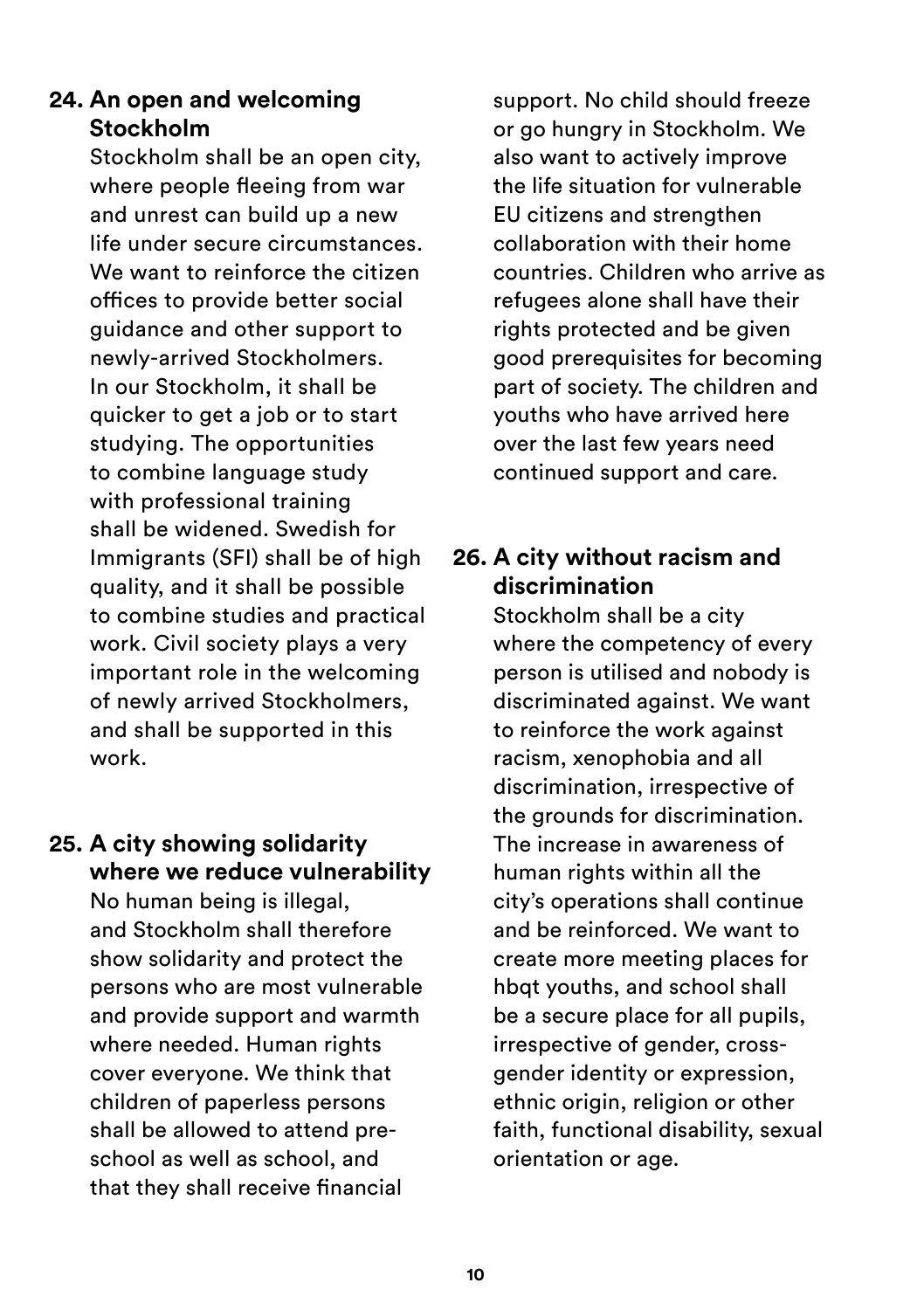### **27. An accessible city that gives individuals power over their life situation**

All Stockholmers, irrespective of their functional ability, should have the same opportunity to take part in society. By better including persons with functional disabilities, Stockholm will develop and become a better city. We shall avoid separate solutions, where persons with functional disabilities are separated unless this is justified. and instead prioritise the city and its operations always being accessible to everybody. Attendance and personal assistance shall be flexible inputs, so that all can take part in social life on equal terms.

## **28. A feminist and gender-equal Stockholm**

Stockholm shall be a gender-equal city, where nobody is limited due to their gender. Honourrelated violence and repression is unacceptable and shall be opposed, as all persons shall have power over their own lives. Violence in close relationships shall be counteracted, and persons exposed to violence shall receive the protection and support they need. There shall be rapid and clear measures against sexual harassment. To work effectively

to prevent violence, destructive masculinity norms and honour norms shall be questioned and opposed.

# **29. Strengthen the city districts**

 We want the the influence of the city district committees to be strengthened in terms of the close environment, and that they are better integrated in the city's decision-making processes. We want to implement trials where the city district committees make decisions on minor construction matters relating to their areas. The city districts shall also be given an extended role in driving the overall sustainability work in the district. Local engagement from citizens, local politicians, associations and businesses shall be better utilised. We want the city's information to and dialogue with its inhabitants to be clear and easily available to all. We want to develop the citizen suggestion instrument to apply to all of the city's operations. A citizens' budget and co-creating dialogues are two formats that can enable Stockholmers to have real influence. We want to increase the participation by Stockholmers in both the development and the care of the city's green spaces, through user agreements and city farming, for example.